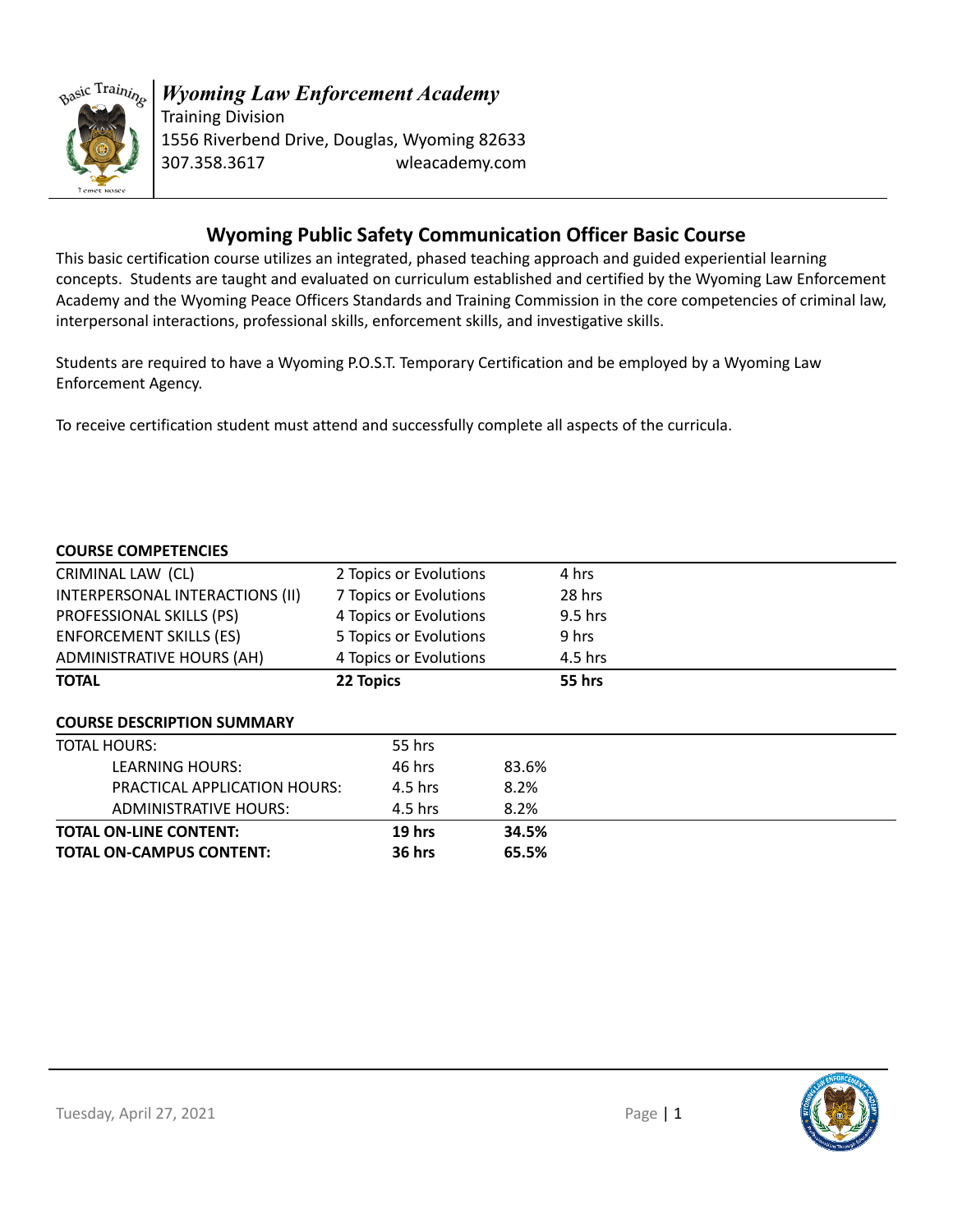

*Wyoming Law Enforcement Academy* Training Division 1556 Riverbend Dr., Douglas, WY 82633 307.358.3617 wleacademy.com

#### **CRIMINAL LAW (CL) 4**

The desired outcome of the topics within this competency is for the communications officer basic student to demonstrate their ability to adapt their conduct and performance in any official circumstance to interact with the public in a manner that is legally reasonable and within the constitutional and statutory role of a communications officer.

| CL3000   | LEARNING                                        |  |
|----------|-------------------------------------------------|--|
| CL3001.1 | Basic Law and the Constitution On-Line Learning |  |
| CL3005.1 | <b>Civil Liability On-Line Learning</b>         |  |

## **INTERPERSONAL INTERACTIONS (II) 28**

The desired outcome of the subjects within the Interpersonal Interactions category is for the communications officer basic student to demonstrate their ability to adapt their conduct and performance in any official circumstance to interact with the public in a manner that is dignified, objective, influential, and effective within the constitutional and statutory role of a communications officer.

| 113000   | LEARNING                                               |     | 23.5 |
|----------|--------------------------------------------------------|-----|------|
| II3001.1 | Interpersonal Communications Lecture                   | 4   |      |
| 113020.1 | Interaction with the Hearing Impaired On-Line Learning | 2.5 |      |
| 113030.1 | Interaction with the Mentally III On-Line Learning     | 3   |      |
| II3041.1 | Telephone Procedures Lecture                           | 10  |      |
| II3042.1 | Radio Procedures Lecture                               | 4   |      |
| 113200   | PRACTICAL APPLICATION                                  |     | 4.5  |
| II3241.1 | <b>Telephone Procedures Practical Activity</b>         | 2.5 |      |
| II3242.1 | Radio Procedures Practical Activity                    | 2   |      |

#### **PROFESSIONAL SKILLS (PS) 9.5**

The desired outcome of the subjects within the Professional Skills category is for the communications officer basic student to demonstrate their ability to adapt their conduct and performance in any official circumstance to interact with the public in a manner that is highly competent, non-discriminatory, and reflective of the core values of the law enforcement profession.

| PS3000   | LEARNING                                         | 9.5 |
|----------|--------------------------------------------------|-----|
| PS3010.1 | Ethics Lecture                                   | 4   |
| PS3020.1 | <b>Professional Recognition On-Line Learning</b> | 1.5 |
| PS3030.1 | <b>Stress Management On-Line Learning</b>        |     |
| PS3070.1 | Peace Officer Standards and Training Lecture     |     |